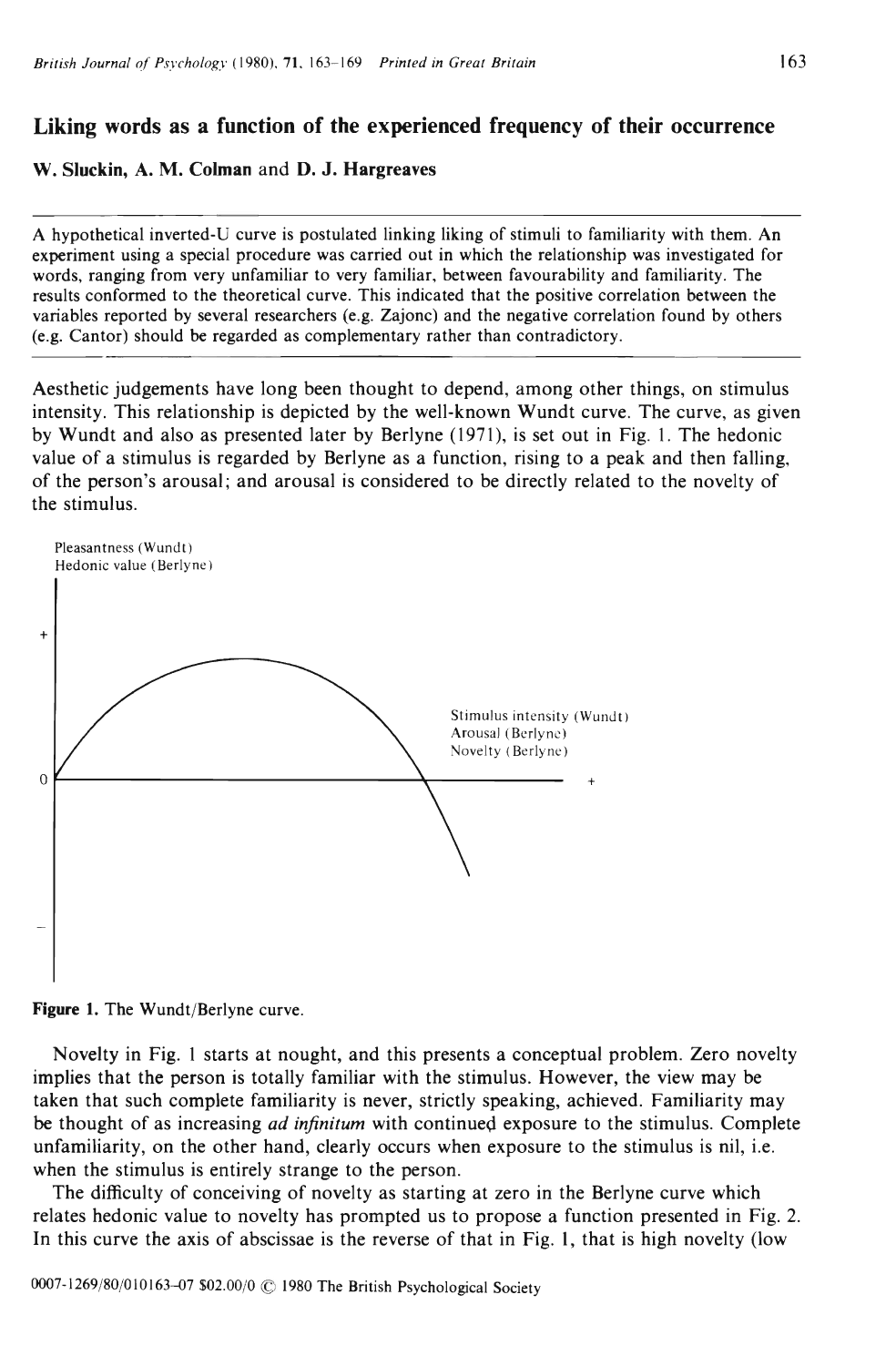# *164* W. *S/uckin, A. M. Co/man and D.* 1. *Hargreaves*

familiarity) is now on the left and low novelty (high familiarity) is on the right-hand side of the figure. A consequence of this reversal is that at zero familiarity hedonic value (labelled favourability by Zajonc, 1968) is negative. This makes intuitive sense in that a strange stimulus may well be initially disliked by a person, rather than merely regarded as of neutral favourability. It should further be noted that familiarity is directly related to time. Thus, the curve in Fig. 2 assumes the form of a time function, linking in an inverted-U fashion favourability (or liking the stimulus) to the duration of the person's exposure to the stimulus.





This model relationship is in keeping with everyday experience, as when liking for a new tune or poem gradually increases with time and then slowly declines. Two sets of experimental findings, however, those stemming from the work of Cantor (e.g. Cantor, 1968; Cantor & Kubose, 1969) and Zajonc (e.g. Zajonc, 1968; Zajonc & Rajecki, 1969) appear not to fit the inverted-U curve (Hutt, 1975). The Cantor-type results indicate that familiarization with stimuli reduces liking for them; the Zajonc-type results show that the more familiar the stimuli the better they are liked.

It has been said that Zajonc-type results occur in situations in which the stimuli with which the subject is familiarized are complex in relation to the subject's prior general experience (Berlyne, 1970; Faw & Pien, 1971). Such stimuli are preferred to similar but totally strange stimuli. **In** studies of this kind the relationship between familiarity and favourability is positive and approximately linear. When familiar stimuli are simple in character, as in the Cantor-type studies, favourability is thought to decrease with increased familiarity in a roughly linear manner (see review of 'two-factor' theories by Harrison, 1977). Thus the varying findings may be only seemingly conflicting; they could be the result of differing experimental conditions. It has been suggested that some cases fit the ascending part of the inverted-U curve in Fig. 2, some cases fit the descending part, and yet others, in which liking was found to be independent of familiarity, fit the top, approximately flat, part of the curve (e.g. Crandall *et al.,* 1973; Stang, 1974). However, a common feature of well-nigh all the previous studies is the relatively short range over which the familiarity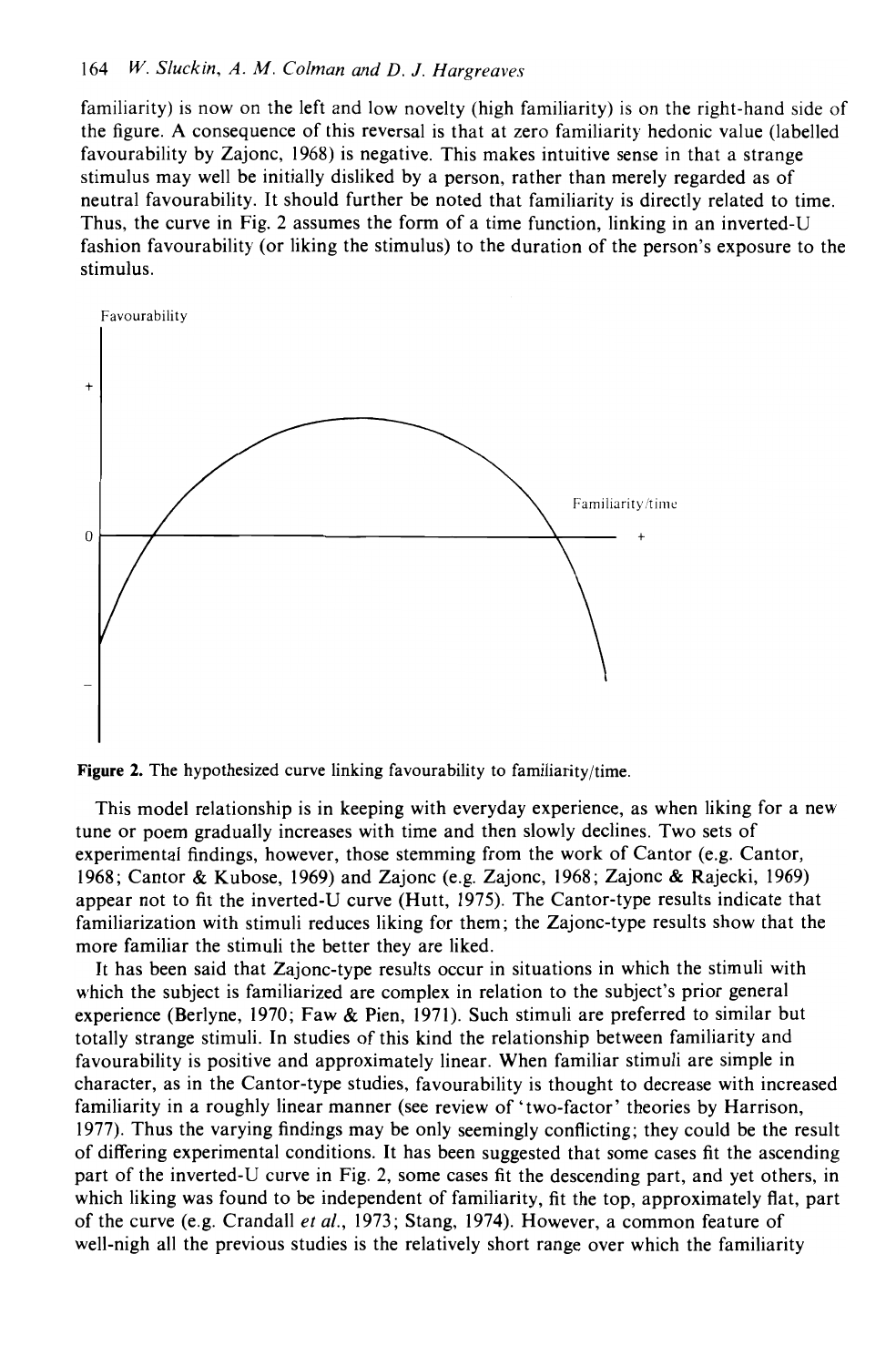variable has extended. This may well have been responsible for the approximately straight-line functions found to link favourability to familiarity, either rising, or flat, or falling.

To investigate the effect on favourability of familiarity ranging widely from very low to very high, special experimental procedures have to be employed. In fact, in more recent times, some studies have attained this aim by utilizing the subjects' naturally acquired familiarity with common stimuli such as letters and words. Thus, Sluckin *et al. (1973),*  using letters and letter-like shapes as stimuli and children as subjects, found that 'favourability is a function of exposure, but that additional exposure does not necessarily increase favourability and may even reduce it' (p. 563). Colman *et al.* (1975), using words and word-like syllables as stimuli and children and young adults as subjects, found' an inverted-U function relating familiarity and liking' (p. 481).

#### **Design and methodology**

A few words need to be said about the design and methodology of the present experiment, since it differs in certain important respects from most previous research in this area. The first somewhat unusual feature is the between-subjects design, used previously by Harrison (1969) and Moreland & Zajonc (1977), rather than the much more common within-subjects design. In our experiment subjects were randomly assigned to conditions in which they were called upon to rate *either* their familiarity with *or* their liking for the chosen words. One of the advantages of this design feature is that the results are unaffected by any hypotheses or expectations on the part of the subjects concerning the relationship between familiarity and liking, since none of the subjects knows that these are the two variables under investigation. A potential source of artifact in the results, which is present in all within-subjects designs, is excluded.

Another feature of the design sets it apart from most previous work in this area, namely the use of subjective measures of both familiarity and liking. Harrison (1969) has used ratings of familiarity with persons (public figures) but not with ordinary words. Most previous studies have used subjective measures of liking but have manipulated the familiarity of the stimuli by varying the number of exposures the subjects have to them. In the present experiment, the number of previous exposures varies from zero to literally millions but is not known in specific cases. The subjects were requested simply to rate familiarity in an analogous fashion to their ratings of liking. Moreland & Zajonc (1977) have reported an association between liking on the one hand and both subjective and objective familiarity on the other. The reasons for our use of a subjective measure of familiarity are  $(a)$  the comparatively large variance in familiarity which this enabled us to investigate;  $(b)$  the fact that objective indices of the familiarity of words (e.g. word counts) are not only inevitably obsolescent and culturally biased but also give at best a rough approximation to the familiarity of the subjects in a specific experiment with the words chosen;  $(c)$  that such objective measures are based in any event on averages, whereas the subjective procedure enabled us to measure directly the familiarity of each subject with each word separately; and  $(d)$  that subjective measures have been found to be better predictors of favourability than any objective ones (Harrison, 1977).

The final and possibly most significant design feature is the use of naturally occurring stimuli of varying degrees of familiarity rather than stimuli whose familiarity has been artificially manipulated in the course of the experiment. Thus, following Sluckin *et al.*  (1973) and Colman *et at.* (1975), stimuli are chosen with which the subjects are more or less familiar; in the present case they are words. In most previous work in this area, the stimuli are initially novel and an attempt is made to manipulate their familiarity by repeated exposure. The methodology used in the present experiment, however, allows a much wider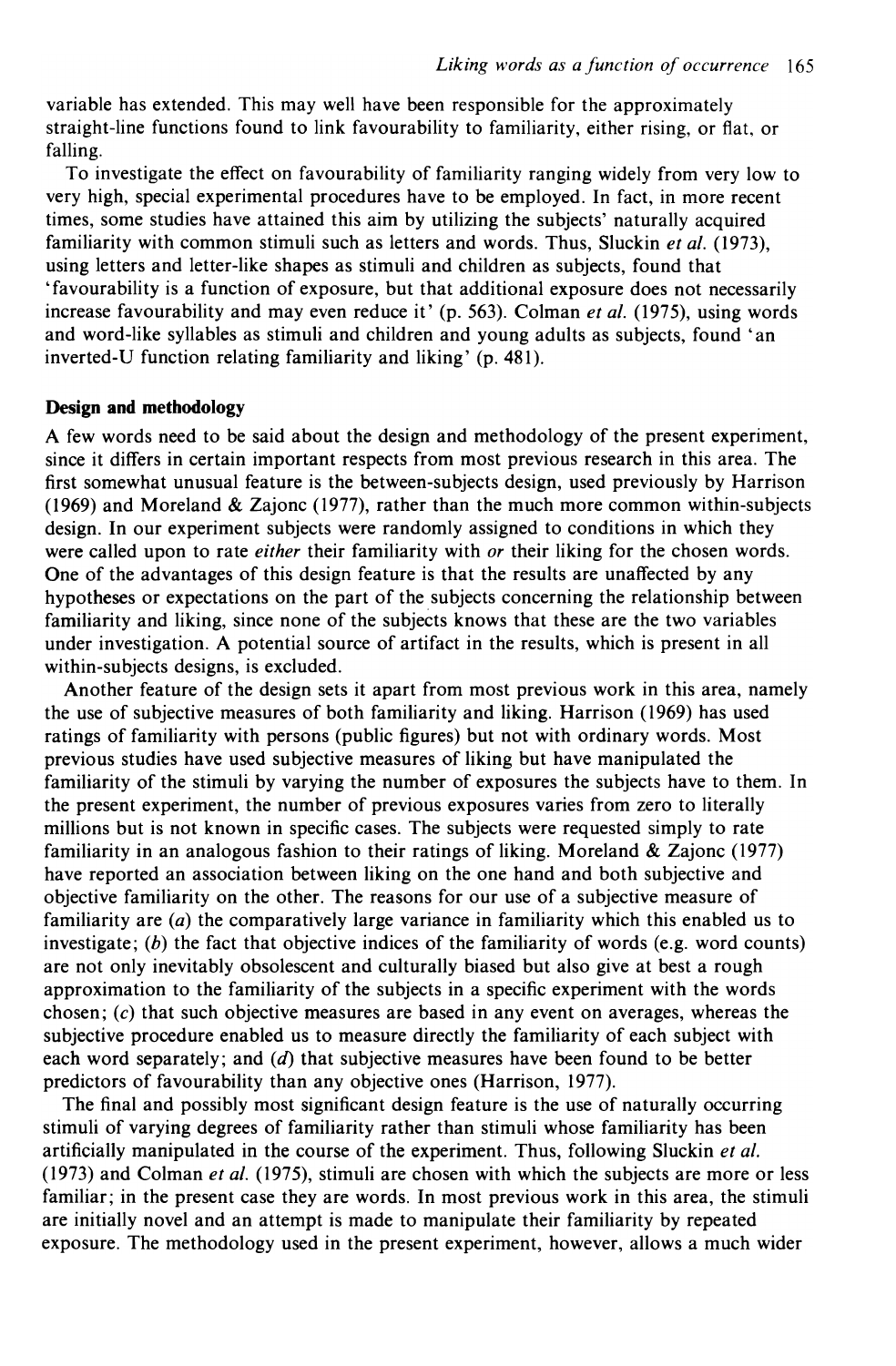range of the familiarity continuum, from complete unfamiliarity in the case of obscure words to extremely high levels in the case of common words, to be investigated.

# **Method**

## *Subjects and procedure*

The subjects were 33 young adults (18 females and 15 males) whose ages ranged from 19 to 43, with a mean of 23·3 years. Seventeen subjects were randomly assigned to the Familiarity condition and 16 to the Favourability condition.

The quasi-random method of selecting the stimulus words was as follows. From every 10th page of the *Pocket Oxford Dictionary* (rev. ed.) a one-syllable word was selected at random. If the word turned out to denote an object or idea of an obviously emotive kind, which occurred very rarely, it was rejected and another one-syllable word was selected. Further, words such as 'and', 'of', etc., which have no clear meaning when considered on their own were also rejected. In several cases no suitable word was found on the designated page; in these cases words were then considered in exactly the same way from the following page. This procedure resulted in the selection of 98 of the 100 words used in the experiment (there are 980 pages in the dictionary). The final two were selected by choosing two more pages at random from the dictionary and then following the procedure described above. The final list contained 100 words ranging from' add' through' manse' to 'zone'. Some of the words selected were extremely common (e.g. 'chair', 'meet', 'two') and some extremely rare (e.g. 'crore', 'nard' and 'surd ').

Each word was typed in lower case on a separate  $5 \times 3$  in index card. The 100 cards were stacked in a deck and well shuffled before being presented to each subject. In addition to the shuffled deck of cards, each subject was presented with five additional cards. In the Familiarity condition, these cards contained the following phrases: 'Very uncommon words in my experience', 'Quite uncommon words in my experience', 'Words which are neither common nor uncommon in my experience', 'Quite common words in my experience' and 'Very common words in my experience'. The five additional cards used in the Favourability condition contained the following phrases: 'Words I dislike', 'Words I rather dislike', 'Words I neither like nor dislike', 'Words I rather like' and 'Words I like'. Subjects were tested separately and in each case were simply given these materials and requested to sort the words into five piles as indicated (in addition, they were asked to try to put roughly equal numbers of cards in each pile if possible). After the subject had completed the sorting, the results were transferred to a standardized scoring sheet, and the cards were shuffled for the next subject.

#### Results

Mean familiarity and favourability ratings were computed for each of the 100 words, and plotted in scattergram form (Fig. 3). Each point can be regarded as fairly robust, since the mean ratings are derived from samples of 17 and 16 subjects respectively.

Visual inspection of the scattergram provides some support for the inverted-U relationship. The hypothesized curve rises predictably for words of low familiarity, and appears to flatten out at values within the range of approximately  $1.5-3.0$ . The high familiarity words show a greater degree of clustering, and there is a tendency for favourability ratings to drop at the top of the familiarity scale. This hypothesized relationship was tested in three ways.

(a) Product-moment correlations were computed between familiarity and favourability ratings over all 100 words ( $r = 0.25$ ,  $0.05 > P > 0.01$ ); for the 41 words with familiarity ratings less than  $2.5$  ( $r = 0.47, 0.01 > P > 0.001$ ), and for the 59 words with ratings greater than 2.5 ( $r = -0.27$ ,  $0.05 > P > 0.01$ ). The first result is predictable: the overall shape of the scattergram would lead us to expect a moderately significant positive correlation. The increased value of *r* for our 41 words of low familiarity provides support for the initially rising portion of the inverted-U curve, and the significant negative relationship for the words of higher subjective familiarity confirms that there is a fall in the curve within this range. Three regression lines have been drawn in Fig. 3 to illustrate these relationships.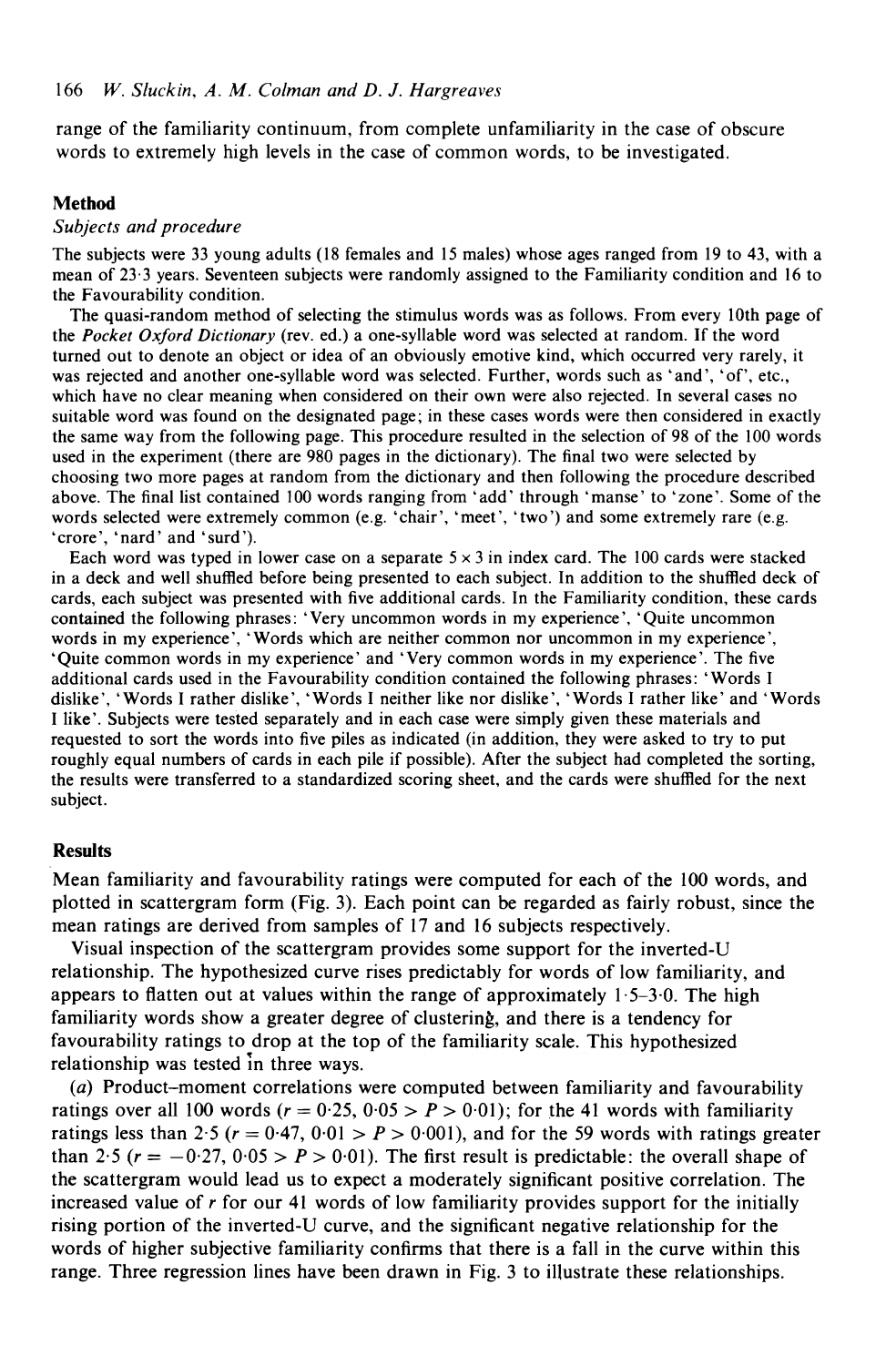

*Liking words as a junction oj occurrence* 167

Figure 3. Scattergram of mean familiarity and favourability ratings for 100 words, with regression lines (A) for the whole sample, (B) for those words with familiarity  $<$  2.5 and (C) for those words with familiarity  $> 2.5$ .

(b) The analysis of variance technique for testing for linearity of regression of one variable on another (McNemar, 1962) was applied to the data, coded into familiarity step-intervals of 0·5. Using the variance estimates computed in Table I, we find that the correlation ratio is highly significant (eta =  $0.49$ ;  $F = 4.16$ , d.f. = 7, 92,  $P < 0.001$ ), and that the departure of the array means from linearity is also statistically significant  $(F = 3.64, d.f. = 6, 92, 0.01 > P > 0.001$ . This means that we can confidently assert that the relationship between familiarity and favourability departs significantly from linearity.

|                              | Sum of       |      | Variance     |           |
|------------------------------|--------------|------|--------------|-----------|
| Source                       | squares      | d.f. | estimate     |           |
| Linear regression            | $4 \cdot 11$ |      | $4 \cdot 11$ |           |
| Deviation of means from line | 12.21        |      | 2.04         | $3.64**$  |
| Between-array means          | 16.33        |      | 2.33         | $4.16***$ |
| Within arrays                | $51 - 11$    | 92   | 0.56         |           |
| Residual from line           | 63.33        | 98   | 0.65         |           |

|  |  |  | Table 1. Analysis of variance table for regression of favourability on familiarity scores |  |
|--|--|--|-------------------------------------------------------------------------------------------|--|
|  |  |  |                                                                                           |  |

\*\*  $0.01 > P > 0.001$ ; \*\*\*  $P < 0.001$ .

Total 67.44 99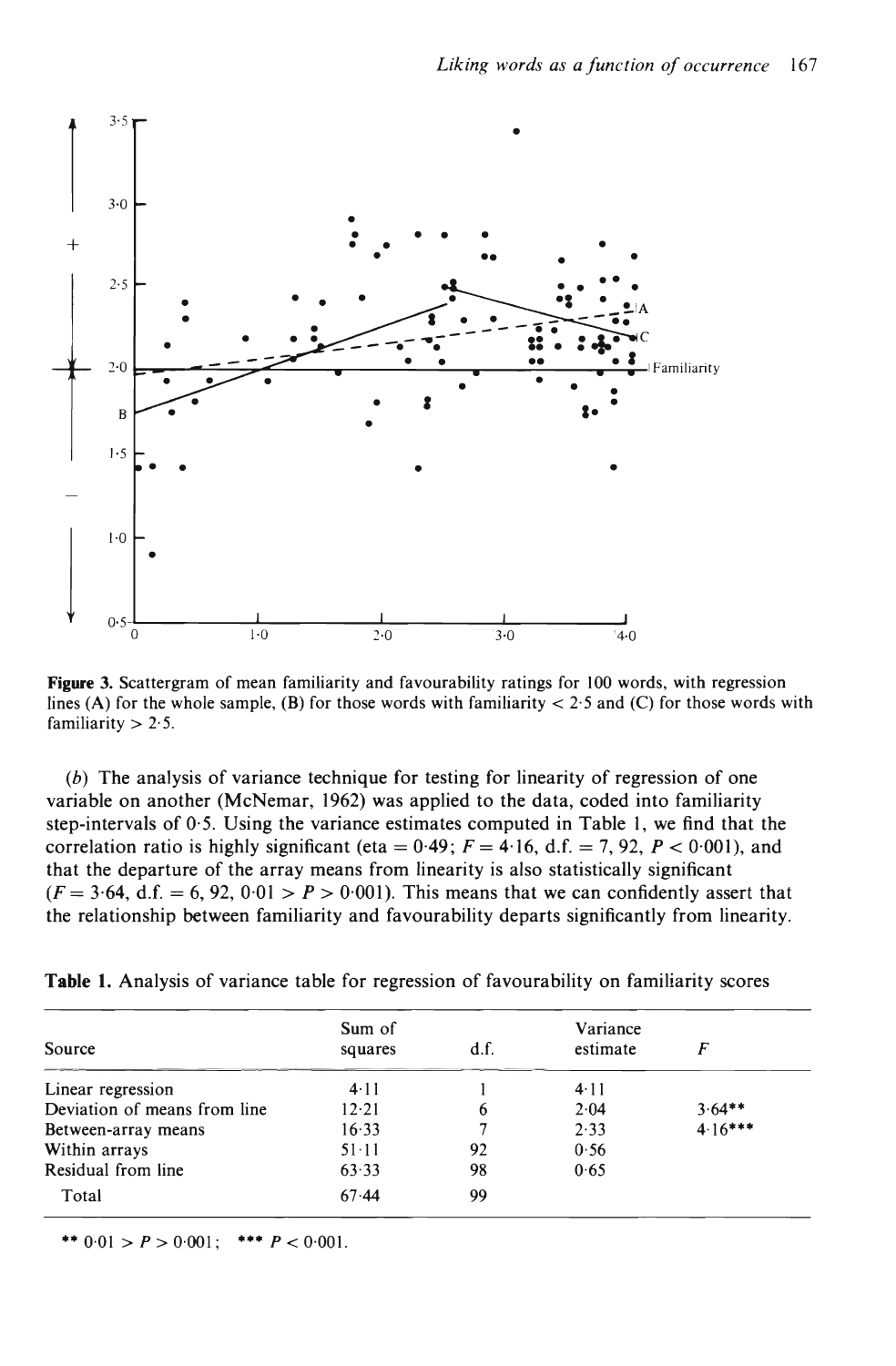## *168 W. Sluckin, A. M. Colman and D. J. Hargreaves*

 $(c)$  To gain further information about the nature of this departure from linearity, a curvilinear regression analysis was performed on the data (Kerlinger  $&$  Pedhazur, 1973). This analysis enables us to test the significance of increments in the proportion of the total variance successively accounted for by linear, quadratic, cubic, quartic and higher power relationships. Since the hypothesized inverted-U function would lead us to expect a significant quadratic component, the analysis was performed using the second-degree polynomial equation

$$
FAV = a + b (FAM) + c (FAM)^{2}.
$$

The significance of the incremental variance accounted for by the quadratic component was tested by computing

$$
F(k_1 - k_2, n - k_1 - 1) = \frac{(R_{\text{FAV. FAM, FAM}^2}^2 - R_{\text{FAV. FAM}}^2)(k_1 - k_2)}{(1 - R_{\text{FAV. FAM, FAM}}^2)(n - k_1 - 1)},
$$

where  $n =$  number of words,  $k_1$  and  $k_2 =$  degrees of freedom for  $R_{FAV.FAM, FAM}^2$  and  $R_{\text{FAV.FAM}}^2$  respectively. With  $R_{\text{FAV.FAM}}^2$  = 0.22 and  $R_{\text{FAV.FAM}}^2$  = 0.06, we find that  $F = 19.22$ , d.f. = 1, 97,  $P < 0.001$ : the quadratic component of the relationship between familiarity and favourability is highly significant, which suggests support for the inverted-U. The proportion of the total variance unexplained by the linear and quadratic components  $= 1 - 0.22 = 0.78$ : we must now use this as the error term in testing the significance of the linear component alone. We find that

$$
F(k_2, n-k_1-1) = \frac{R_{\text{FAV. FAM}}^2/k_2}{(1 - R_{\text{FAV. FAM. FAM}^2}^2/(n-k_1-1)} = 7.43 \quad (0.01 > P > 0.001).
$$

The significance of the linear relationship between the two variables is confirmed, and is slightly lower than that of the quadratic component.

# **Discussion**

When the stimulus words were roughly split into two groups, the relatively unfamiliar and the relatively familiar, liking was found to be positively related to familiarity in the former case (as in Zajonc-type studies) and negatively related to familiarity in the latter case (as in Cantor-type studies). The function that properly fitted the familiarity-favourability relationship over the full range of the familiarity variable was found to be curvilinear, first rising and then falling. Thus the result contained both the Zajonc-type *and* the Cantor-type effects, showing them to be complementary rather than contradictory. We undoubtedly achieved this by using a very wide spread of the independent variable; and this was made possible by the particular experimental procedure adopted.

The complex dependence of liking for the words used in this experiment on their rated familiarity is striking. In particular, several of the very unfamiliar words were quite strongly disliked, and many of the words of intermediate familiarity were strongly liked. The possibility cannot be ruled out, of course, that correlations between degree of familiarity and other variables, e.g. association value and meaningfulness, may mediate the relationship we found (Cofer, 1972), and therefore our results could be partly artifactual. Our experimental procedure and method of word selection were such as to render the probability of this confounding bias relatively low.

It is not being suggested, of course, that familiarity is the sole factor which determines liking for stimuli. What has been shown in this as in previous studies, however, is that familiarity is one important factor. It appears, furthermore, that when a sufficiently wide range of the novelty/familiarity continuum is sampled, the characteristic function relating familiarity and liking is of the inverted-U type. Theoretical considerations suggest that the